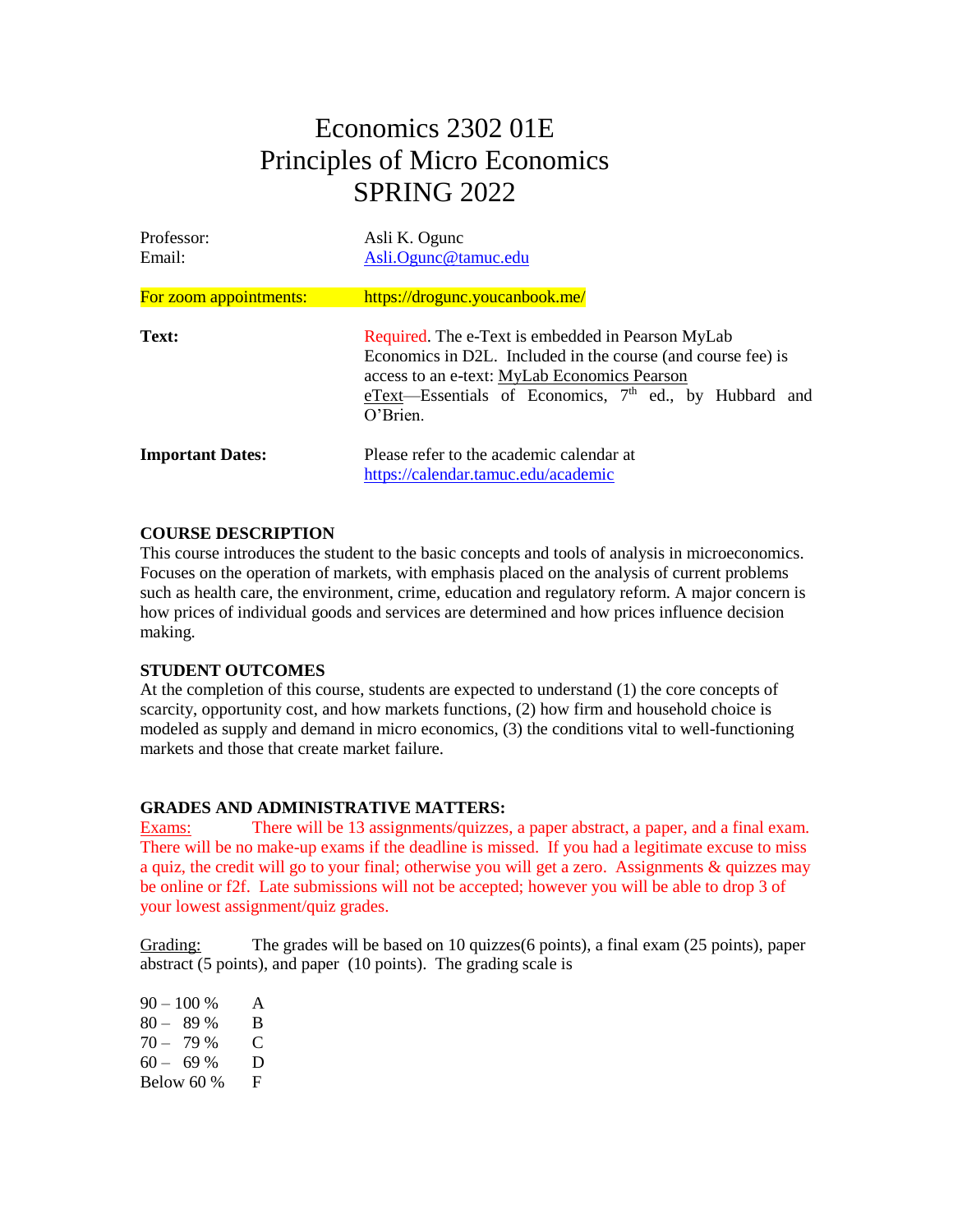# **COURSE OUTLINE**

#### UNIT 1:

| Chapter 0<br>Quiz 1 | What is Economics<br>Thursday 1/20             |
|---------------------|------------------------------------------------|
| Chapter 1           | <b>Foundations and Models</b>                  |
| Quiz 2              | Thursday $1/27$                                |
| Chapter 2           | Trade-offs, Comparative, Advantage and Markets |
| Quiz 3              | Thursday 2/3                                   |
| Chapter 3           | <b>Where Prices Come From</b>                  |
| Quiz 4              | Thursday 2/17                                  |

Paper Abstract due on Tuesday, February 22

### UNIT 2:

| Chapter 4  | Eco Efficiency, Gov. Prices and Taxes     |
|------------|-------------------------------------------|
| Quiz 5     | Thursday 2/24                             |
| Chapter 5  | Externalities, Environ and Public Goods   |
| Quiz 6     | Thursday 3/3                              |
| Chapter 6  | Elasticity: Response of Demand and Supply |
| Quiz 7     | Thursday 3/10                             |
| Chapter 8  | Firms, Stock Mkt., Corp. Governance       |
| Quiz 8     | Thursday 3/24                             |
| Chapter 10 | Consumer Choice & Behavioral Economics    |
| Quiz 9     | Thursday 3/31                             |
|            |                                           |

#### UNIT 3:

| Chapter 11 | Technology, Production & Costs |
|------------|--------------------------------|
| Quiz 10    | Thursday 4/7                   |
| Chapter 12 | Firms in Perfect Competition   |
| Quiz 11    | Thursday 4/14                  |

Paper due on Tuesday, April 19

- Chapter 15 Monopoly & Antitrust Policy Quiz 12 Thursday 4/21
- Chapter 0 So? What is Economics?<br>Quiz 13 Thursday  $4/28$ Thursday 4/28

*Final EXAM— Comprehensive May 12 at 8:00 – 10:00 am*

NOTE: This outline is subject to change! Regular class attendance is required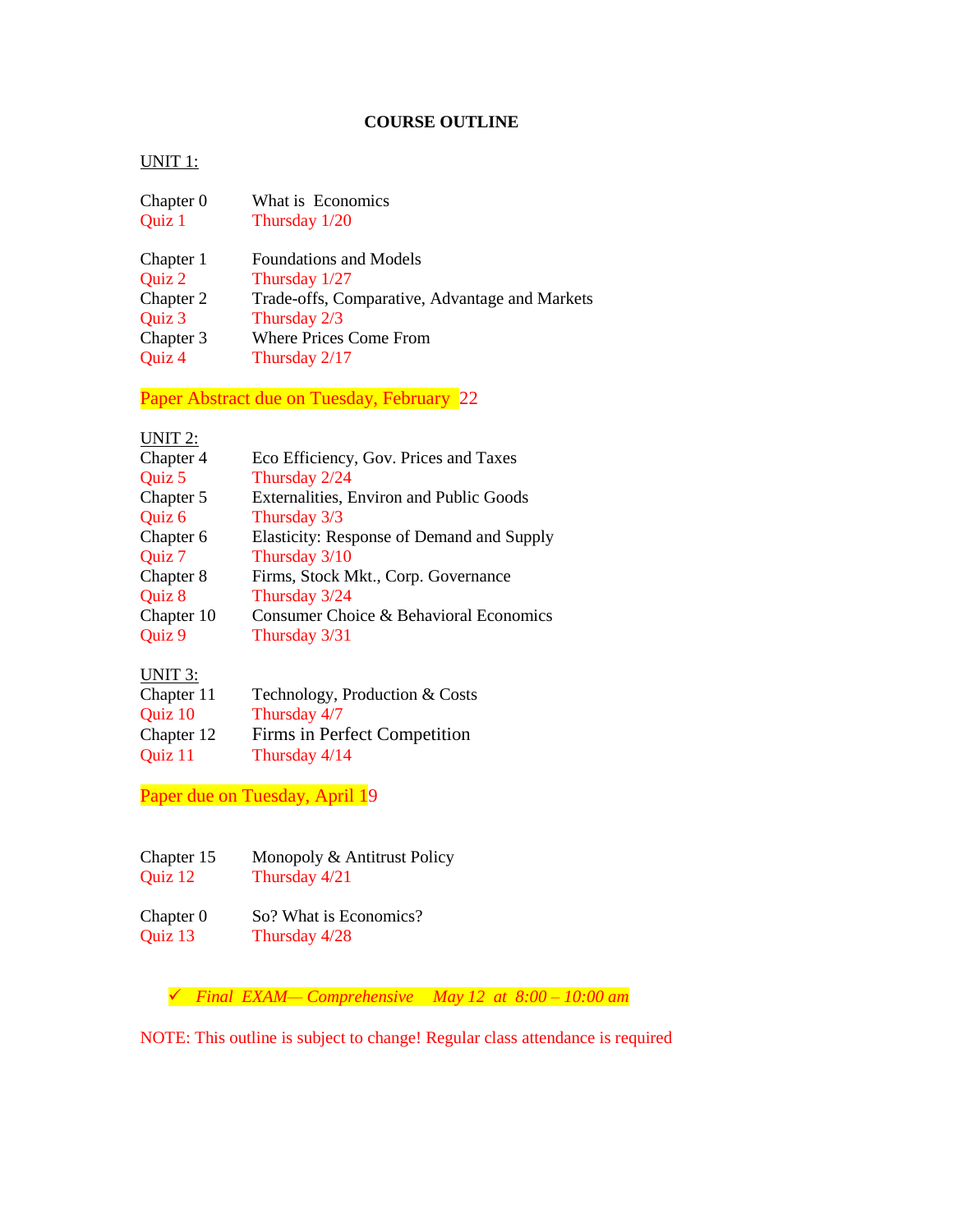## **HELPFUL HINTS**

Attendance is mandatory. Reading the assigned materials, turning in assignments, being in constant communication with your instructor, checking the school email regularly are very important learning tools. You will be expected to come to class prepared.

## **RULES, REGULATIONS AND OTHER STUFF**

All students enrolled at the university shall follow the tenets of common decency and acceptable behavior conducive to a positive learning environment (See Student Guidebook). Students should also consult the Rules of Netiquette for more information regarding how to interact with students in an online forum: Netiquette<http://www.albion.com/netiquette/corerules.html>

The Americans with Disabilities Act (ADA) is a federal anti-discrimination statute that provides comprehensive civil rights protection for persons with disabilities. Among other things, this legislation requires that all students with disabilities be guaranteed a learning environment that provides for reasonable accommodation of their disabilities. If you have a disability requiring an accommodation, please contact:

> Office of Student Disability Resources and Services Gee Library, Room 132 Phone (903) 886-5150 or (903) 886-5835, Fax (903) 468-8148 [StudentDisabilityServices@tamu-commerce.edu](mailto:StudentDisabilityServices@tamu-commerce.edu)

The College of Business at Texas A&M University-Commerce students will follow the highest level of ethical and professional behavior. Actionable Conduct includes illegal activity, dishonest conduct, cheating, and plagiarism. Failure to abide by the principles of ethical and professional behavior will result in sanctions up to and including dismissal from the university.

PLAGIARISMPlagiarism represents disregard for academic standards and is strictly against University policy. Plagiarized work will result in an **"F"** for the course and further administrative sanctions permitted under University policy. Guidelines for properly quoting someone else's writings and the proper citing of sources can be found in the APA Publication Manual. If you do not understand the term "plagiarism", or if you have difficulty summarizing or documenting sources, contact your professor for assistance.

STUDENT WORKLOADUniversity graduate students are expected to dedicate a minimum of *90 clock hours* during the term/semester for a 3SH course delivered online.

Nondiscrimination Notice Texas A&M University-Commerce will comply in the classroom, and in online courses, with all federal and state laws prohibiting discrimination and related retaliation on the basis of race, color, religion, sex, national origin, disability, age, genetic information or veteran status. Further, an environment free from discrimination on the basis of sexual orientation, gender identity, or gender expression will be maintained.

Campus Concealed Carry Texas Senate Bill - 11 (Government Code 411.2031, et al.) authorizes the carrying of a concealed handgun in Texas A&M University-Commerce buildings only by persons who have been issued and are in possession of a Texas License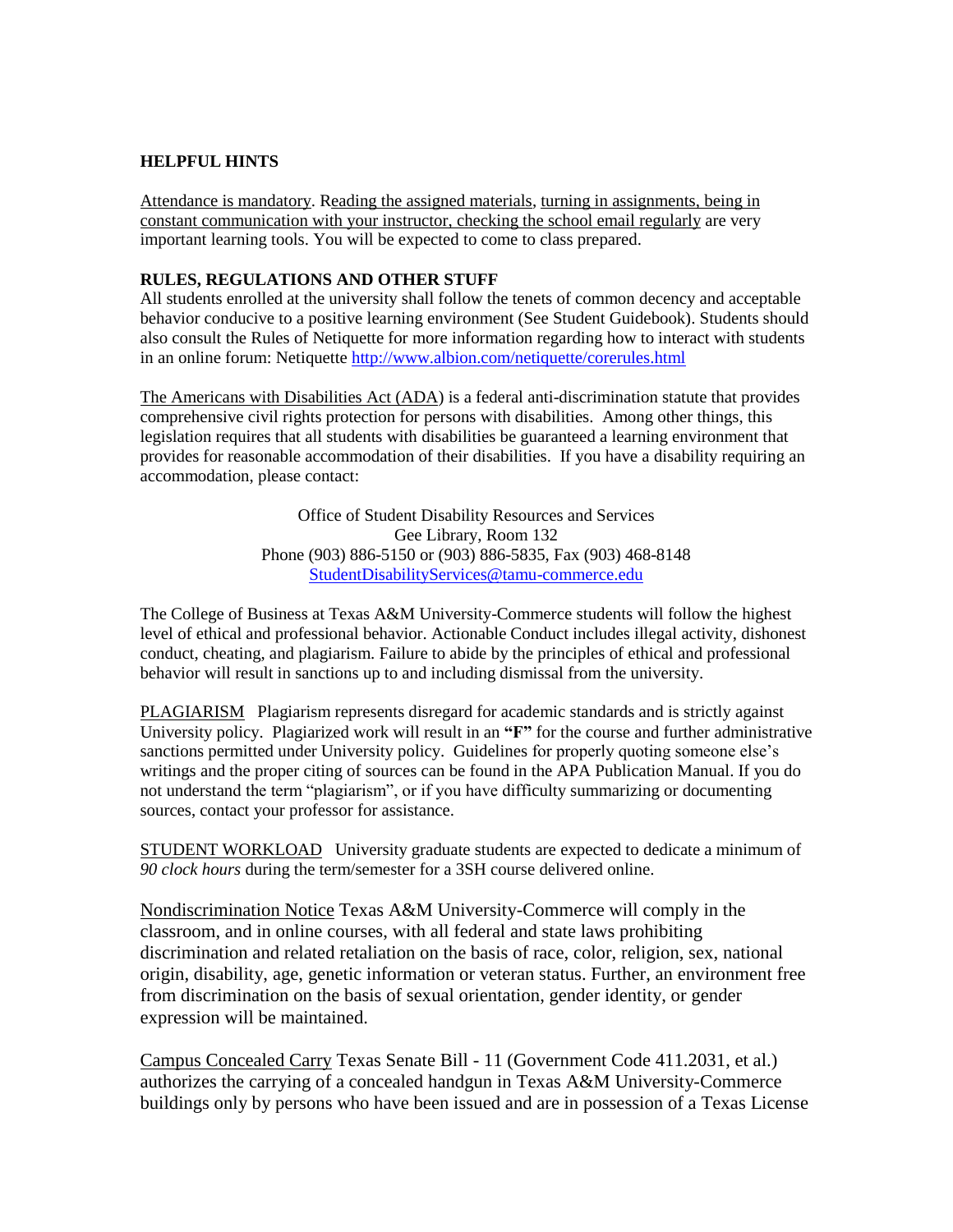to Carry a Handgun. Qualified law enforcement officers or those who are otherwise authorized to carry a concealed handgun in the State of Texas are also permitted to do so. Pursuant to Penal Code (PC) 46.035 and A&M-Commerce Rule 34.06.02.R1, license holders may not carry a concealed handgun in restricted locations. For a list of locations, please refer to 10

((http://www.tamuc.edu/aboutUs/policiesProceduresStandardsStatements/rulesPr ocedures/34SafetyOfEmployeesAndStudents/34.06.02.R1.pdf) and/or consult your event organizer). Pursuant to PC 46.035, the open carrying of handguns is prohibited on all A&M-Commerce campuses. Report violations to the University Police Department at 903-886-5868 or 9-1-1.

# **ACCESS AND NAVIGATION**

This course will be facilitated using D2L, the learning management system used by Texas A&M University-Commerce. To get started with the course, go to http://www.tamuc.edu/myleo.aspx. Click on the app tab after logging in. D2L can be found on the app page toward the bottom of the page. You will need your CWID and password to log in to the course. If you do not know your CWID or have forgotten your password, contact Technology Services at 903.468.6000 or [helpdesk@tamuc.edu.](mailto:helpdesk@tamuc.edu)

Browser support D2L is committed to performing key application testing when new browser versions are released. However, due to the frequency of some browser releases, D2L cannot guarantee that each browser version will perform as expected. If you encounter any issues with any of the browser versions listed in the tables below, contact D2L Support, who will determine the best course of action for resolution. Reported issues are prioritized by supported browsers and then maintenance browsers. Note the following:

Ensure that your browser has JavaScript and Cookies enabled.

For desktop systems, you must have Adobe Flash Player 10.1 or greater.

• The Brightspace Support features are now optimized for production environments when using the Google Chrome browser, Apple Safari browser, Microsoft Edge browser, Microsoft Internet Explorer browser, and Mozilla Firefox browsers.

# Desktop Support

Microsoft®/internet Explorer is not supported For Mozilla® Firefox® Google® Chrome™ Apple® Safari® use the latest versions.

# Tablet and Mobile Support

\*Android™ Android 4.4+ Chrome Latest version

\*Apple iOS® Safari, Chrome The current major version of iOS (the latest minor or point release of that major version) and the previous major version of iOS (the latest minor or point release of that major version). For example, as of June 7, 2017, D2Lsupports iOS 10.3.2 and iOS 9.3.5, but not iOS 10.2.1, 9.0.2, or any other version. Chrome: Latest version for the iOS browser.

\*Windows Windows 10 Edge, Chrome, Firefox Latest of all browsers, and Firefox ESR.